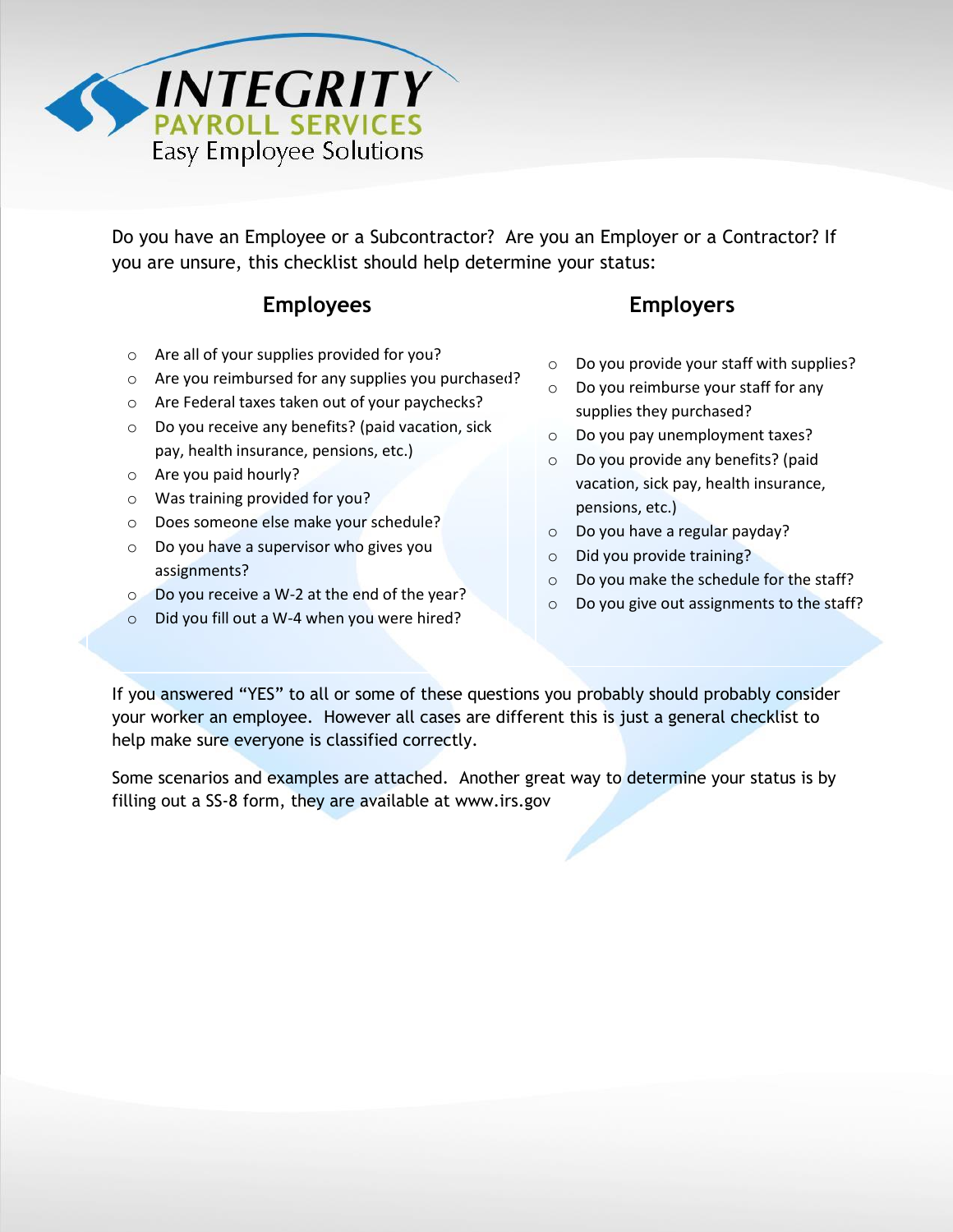# **Subcontractors**

**Click [here](#page-2-0) for the full text or select the subject area you want to review from the list.**

# **[Behavioral Control](#page-2-0)**

**[Instructions](#page-3-0) [Example](#page-3-0) [Training](#page-3-0)**

### **[Financial Control](#page-4-0)**

**[Significant Investment](#page-4-0) [Example](#page-4-0) [Expenses](#page-4-0) [Opportunity for Profit or Loss](#page-5-0) [Example](#page-5-0)**

**[Relationship of the Parties](#page-5-0) [Employee Benefits](#page-6-0) [Written Contracts](#page-6-0) [Example](#page-6-0)**

**[Employee Tax Audits and Section 530](#page-7-0) [Consistency Test](#page-7-0) [Reasonable Basis Test](#page-8-0)**



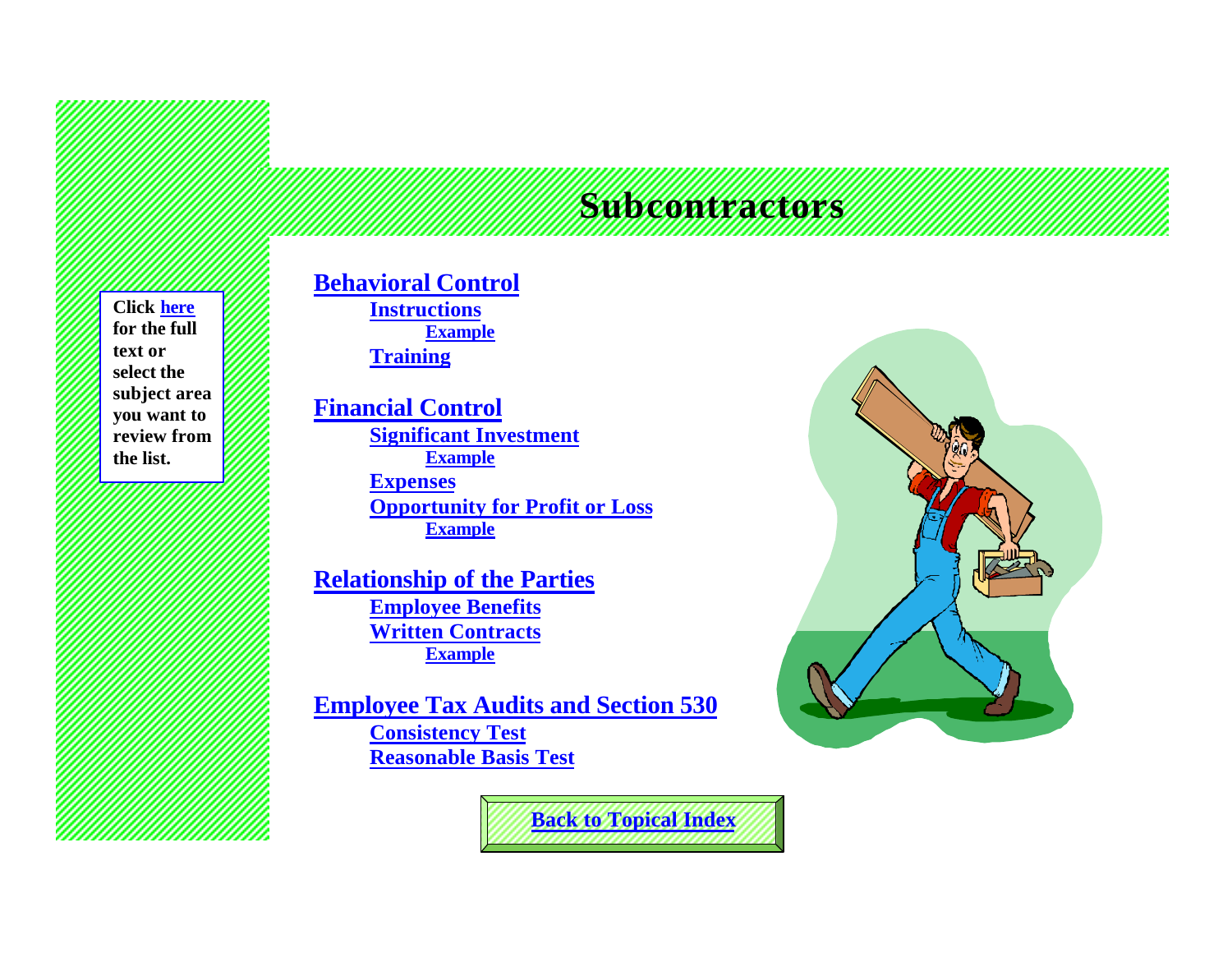<span id="page-2-0"></span>

# **Subcontractors**

*The tax law covering subcontractors is very complicated. This chapter is designed to give you a basic understanding of the difference between subcontractors and employees so you can discuss your situation with your tax professional.*

If you hire an employee, you are responsible for withholding and paying the employment-related taxes. You issue a Form W-2 to an employee. A subcontractor is a worker who is not your employee. You give a Form 1099 to a subcontractor showing the amounts you paid him. The subcontractor is responsible for keeping his or her own records and paying his or her own income and self-employment taxes. It is important to note that either classification-employee or subcontractor-can be valid.

The difference between an employee and a subcontractor depends on your right to direct and control the worker. In determining the employment tax status of a worker, the IRS considers three categories of evidence:

- Behavioral control.
- Financial control, and
- Relationship of the parties.

It is important to remember that all the facts of your situation must be examined to determine whether the control test is satisfied-no single fact provides the answer.

#### **Behavioral Control**

Behavioral control deals with whether you, as the employer, have the right to direct and control HOW the work is done. You do not have to *actually* direct or control how the work is done—as long as you have the *right* to direct and control the work. Instructions and training provided to a worker are important factors to be considered under behavioral control.

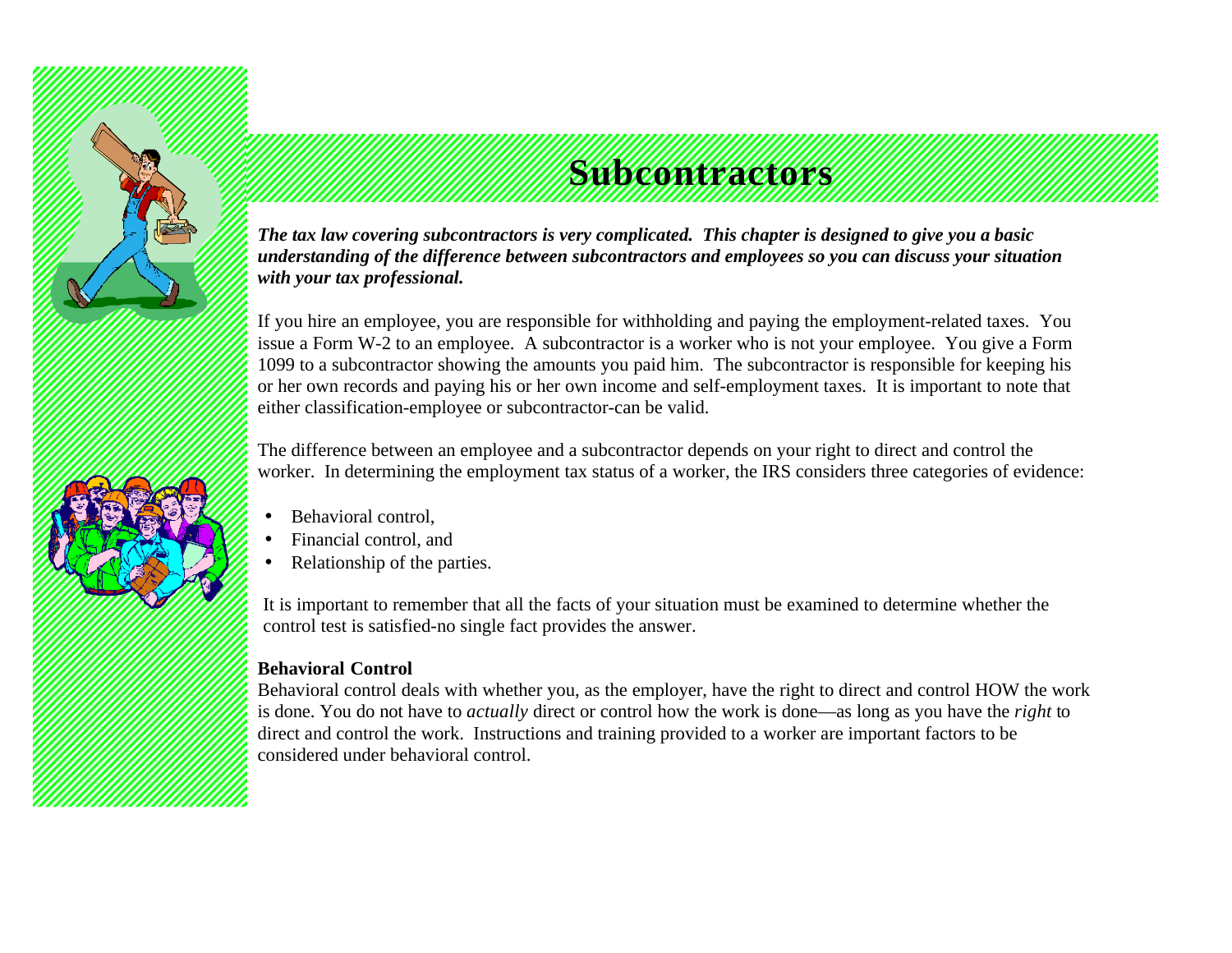#### <span id="page-3-0"></span>**Instructions**

If you give the worker detailed instructions on *how* work is to be done, the worker may be an employee. Instructions can cover a wide range of topics, for example:

- how, when or where to do the work.
- what tools or equipment to use,
- what assistants to hire to help with the work, and
- where to purchase materials and services.

A subcontractor does not need or receive detailed instructions on *how* the work should be done. The subcontractor generally provides his own tools, equipment, and materials and can hire employees or subcontractors himself.

#### **Example:**

Joe is a carpenter who works for a construction company. He is required to begin work at 7:00 each weekday morning. The company provides all the tools and materials he needs at the job site.

Joe also does carpentry on the side. He has his own tools and buys the materials for these side jobs. As long as he meets his customers' deadlines, he can work on the side jobs anytime.

Joe is an employee of the construction company and receives a W-2 that shows his wages, tax withheld and social security tax. Joe is a self-employed subcontractor on his side jobs. He receives 1099 Forms for most of his jobs that show the income he has earned. He must keep records of all his income (whether he got a Form 1099 or not) and he has to pay his own self employment tax.

**Training**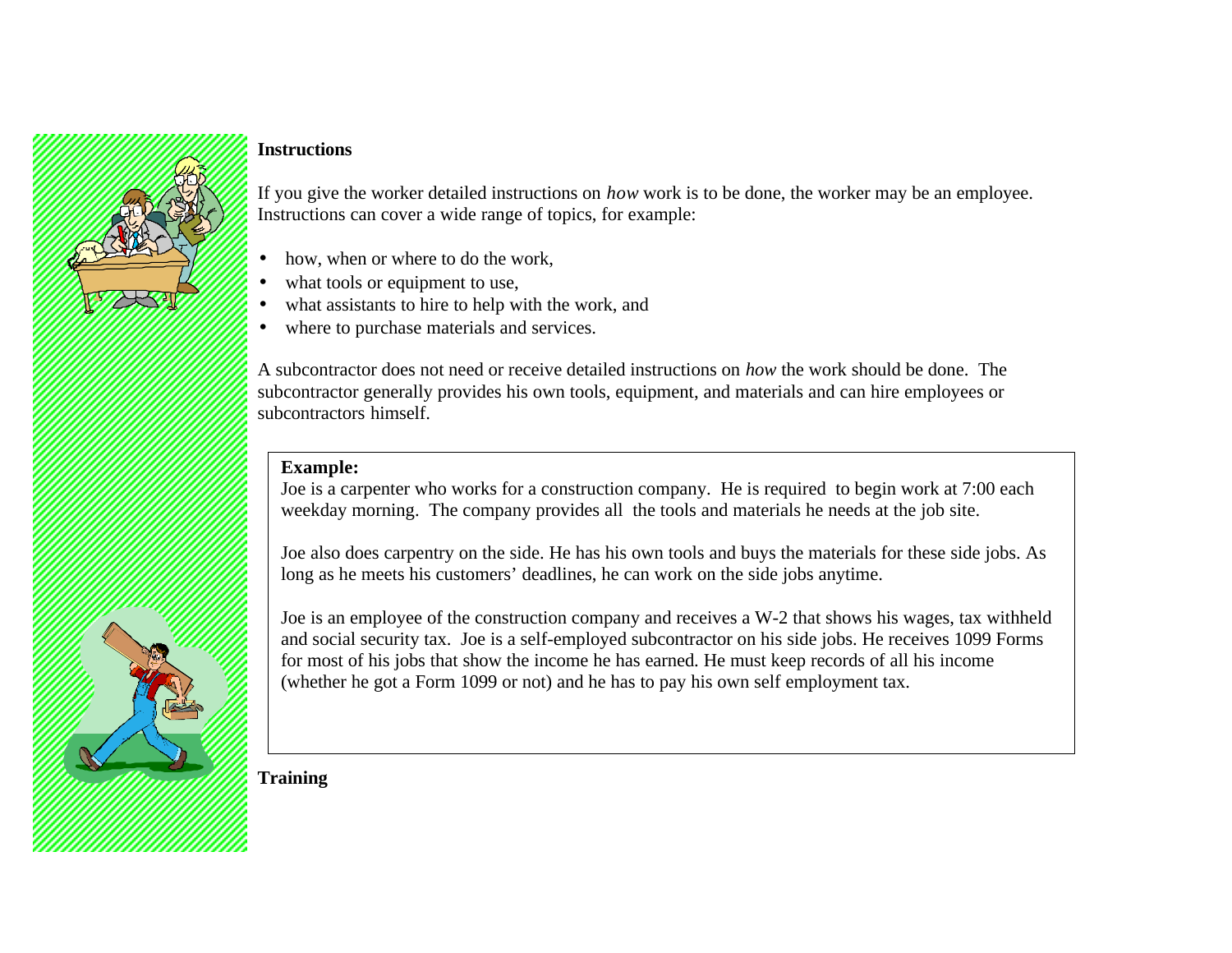<span id="page-4-0"></span>

If you, as the employer, train the workers to perform tasks in a certain way, then they may be employees.

#### **Financial Control**

The financial control category deals with whether you, as the employer, have the right to direct and control the ECONOMIC aspects of the work. Several factors of evidence considered under the financial control category are significant investment, expenses, and opportunity for profit or loss. There is no precise dollar amount that you can use to measure your financial control over the worker.

#### **Significant Investment**

This rule covers the extent of the worker's financial investment in the project. If the worker must own or rent costly equipment to do the work, he may be a subcontractor.

#### **Examples:**

Jack is a backhoe operator. He claims he is a subcontractor because he has to rent a \$75,000 backhoe. The monthly lease payment is less than the fair market rental value. He can terminate the lease at anytime without penalty. The company he does work for pays his liability insurance and does all the maintenance on the backhoe. Jack does not have a significant investment and is most likely an employee.

Hank is a backhoe operator. He owns two backhoes and has hired an employee to work with him. He works mainly for one company but has to bid on each project. He pays his own liability insurance on the backhoes and for his employee.

Hank has a significant investment and is most likely a subcontractor.

**Expenses**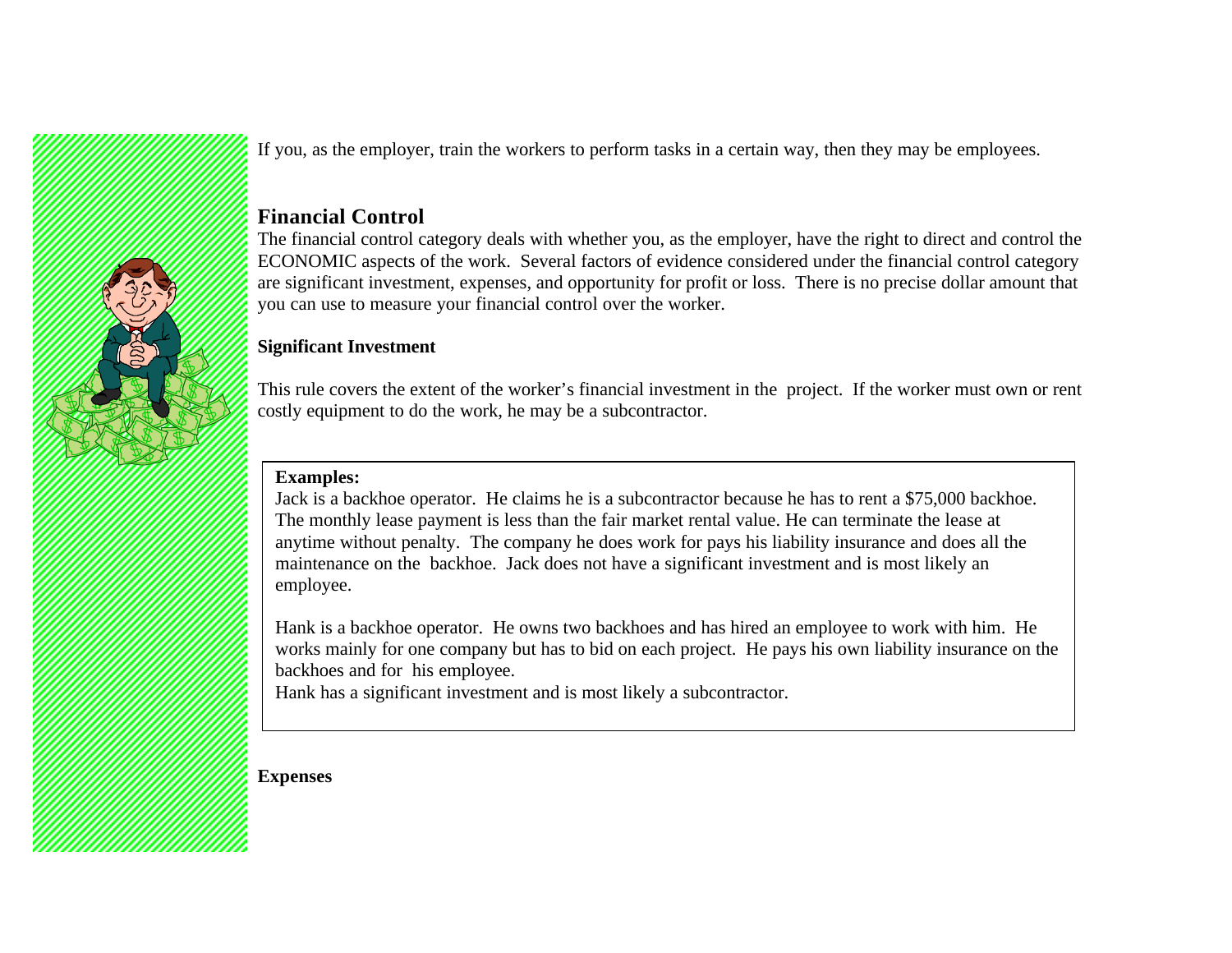<span id="page-5-0"></span>This rule deals with whether or not a worker is reimbursed for expenses and considers the amount of the expenses the worker must pay. A worker that has high, on-going expenses that are not reimbursed may be a subcontractor. Employees generally do not have high, unreimbursed expenses.

#### **Opportunity for Profit or Loss**

This factor covers the worker's freedom to make decisions that can impact his profit or loss. An employee may make the same kind of decisions, but the decision usually does not affect his salary. Examples include deciding how much inventory to carry or whether to buy or lease equipment.

#### **Example:**

Bill signed a contract with Elm Company to roof a housing complex. The signed contract states a flat fee for the job. Bill is a licensed roofer and carries worker's compensation and liability insurance in his business name, Bill's Roofing. He hires his own employees. Any problems with the roofing work are his responsibility to repair. Bill is most likely a subcontractor.

#### **Example:**

Harry works out of the union hall as a roofer. He works for various companies when they call in for extra workers. Harry is a journeyman roofer so he doesn't need much instruction but he has to follow the particular procedures and policies at each company he works for. The companies provide the tools and equipment Harry needs to do the work. Harry is paid the standard hourly rate for roofers. Harry is an employee.

**Relationship of the Parties**

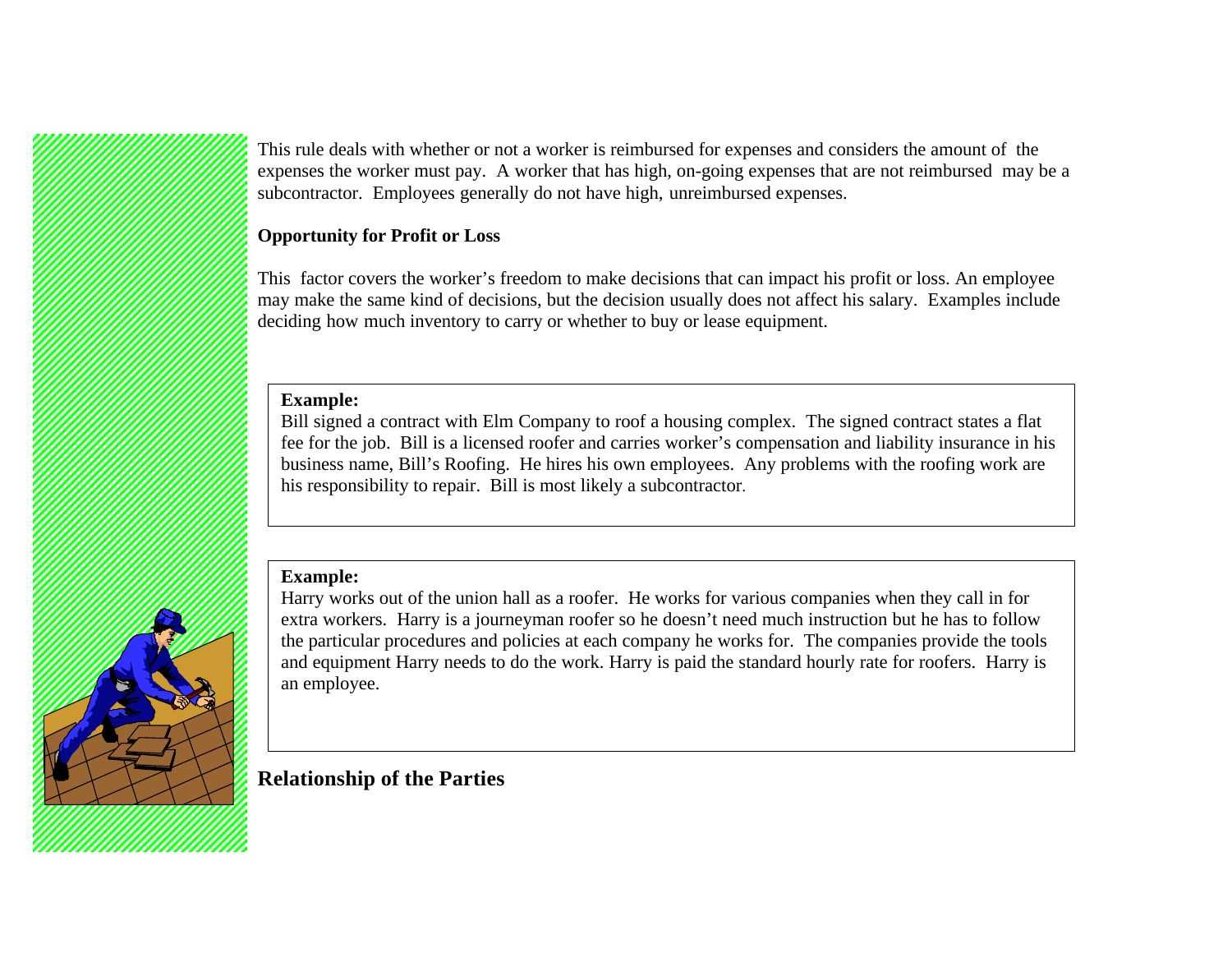<span id="page-6-0"></span>

This category of evidence looks at how the business and the worker view their relationship. Several factors of evidence considered are employee benefits and written contracts.

#### **Employee Benefits**

If you provide benefits such as paid vacation, sick days, health insurance, or a pension, the worker may be an employee. However, many workers whose status as employees is unquestioned, do not receive employee benefits. Consequently, the absence of employee benefits may not be important in deciding the worker's status.

#### **Written Contracts**

While a contractual designation, in and of itself, is not sufficient evidence for determining worker status, a written agreement describing the worker as a subcontractor may be viewed as evidence that you and the worker intended the relationship to be independent. If the parties are not acting in accordance with the terms of the contract, however, the contract may be ignored. The actual facts in each situation are more important than a contract, but the contract may be a deciding factor, all other things being equal.

#### **Example:**

Lindy, an electrician, bid on a job at \$30.00 an hour. She estimated the job would take 400 hours. She would be paid \$2,400 every two weeks for ten weeks. Even if she works more or less than 400 hours to complete the job, she will be paid \$12,000 (\$30.00 x 400 hours). Lindy also does other electrical jobs she gets through her ad in the yellow pages of the phone book. Lindy is most likely a subcontractor.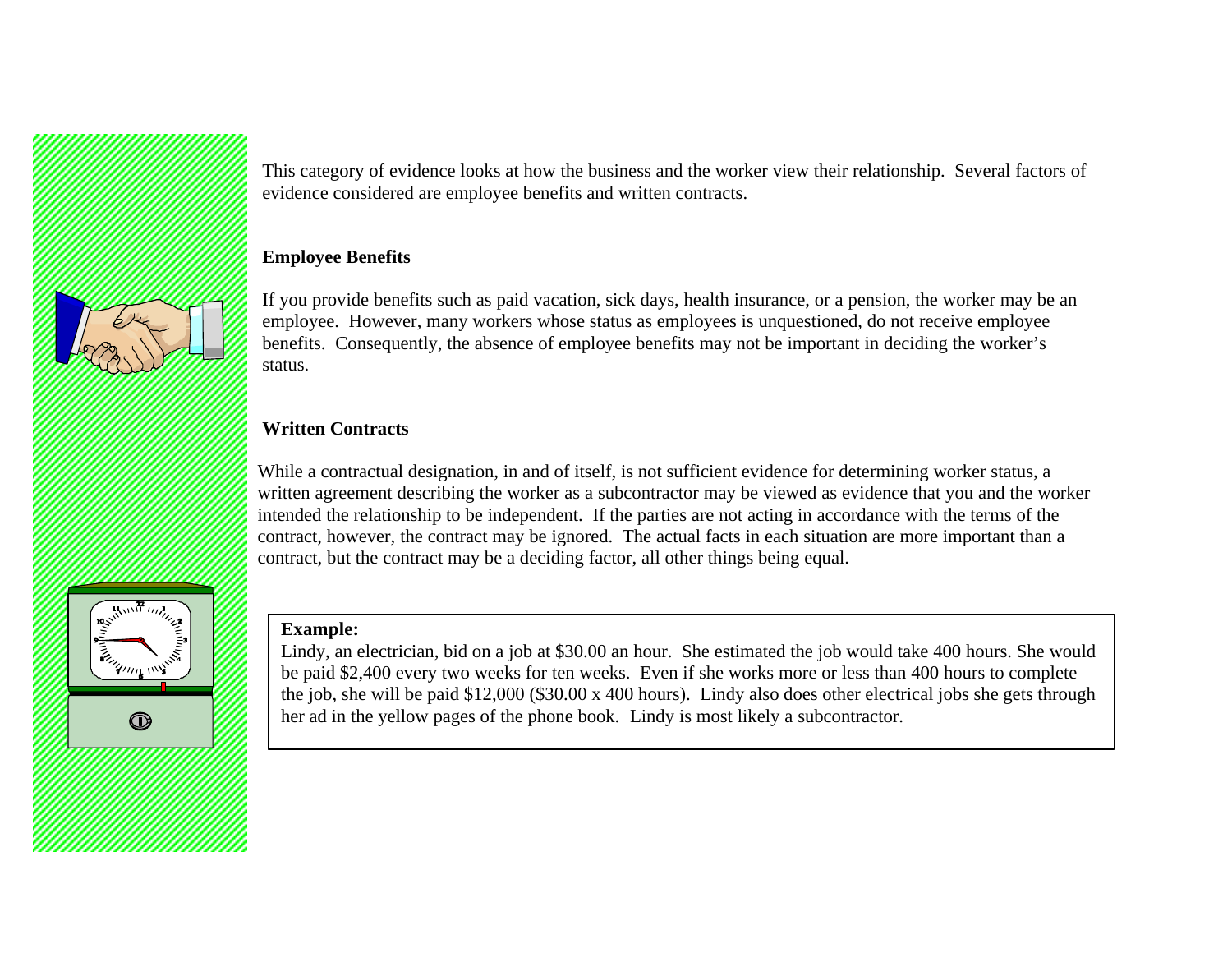<span id="page-7-0"></span>

# **Summary**

The decision to hire employees or use subcontractors will have both tax and non-tax consequences. The decision must be based on how you actually want to run your business. Look at the whole relationship, not just a single factor.

# **IRS Opinion**

If you want to get an IRS opinion on your situation, a Form SS-8 can be filled out by either the employer or the worker and sent to your local Internal Revenue Service office for a decision. The form includes all of the above questions and is designed to bring out all the facts of your situation.

### **WHAT IF I HAVE AN EMPLOYMENT TAX AUDIT?**

Many IRS audits of employment tax issues end with all parties reaching a mutual decision. If, however, it appears that your workers should be classified as employees, the first step the auditor will take is to see if the relief provisions (under section 530 of the Revenue Act of 1978) will limit your liability for the employment tax. The auditor will provide you with written notice of these provisions at the start of the examination. If the requirements of Section 530 are met, you may be entitled to relief from federal employment tax obligations. Section 530 terminates the business's but not the worker's employment tax liability, including any interest or penalties attributable to the liability for employment taxes.

Under Section 530 there are two tests that must be met:

- ⇒ Consistency Test
- ⇒ Reasonable Basis Test

**Consistency Test**

You must have filed all required Forms 1099 with the IRS on time, reporting the amounts paid to the workers